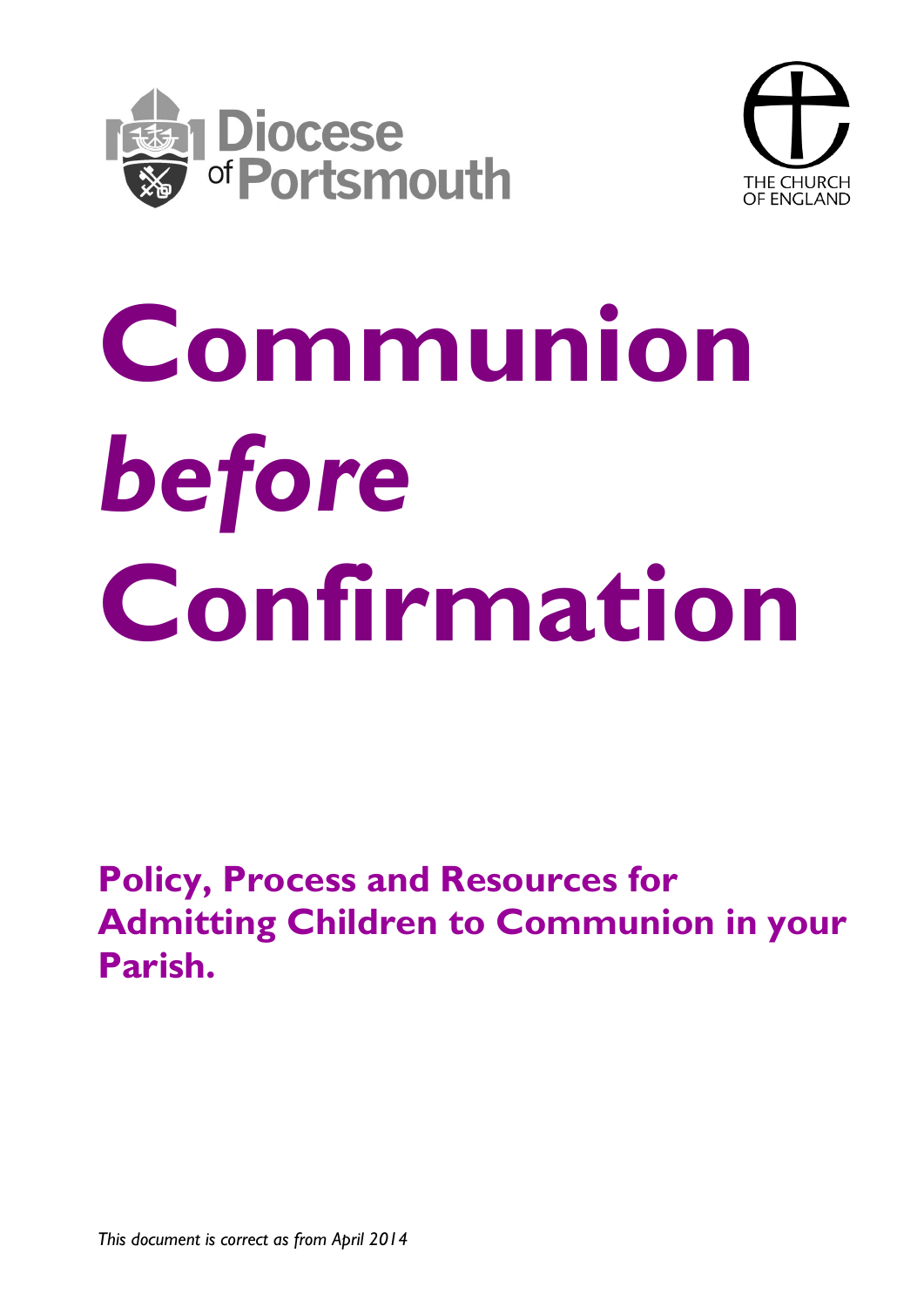## **Contents**

#### **Appendices**

| PCC Application for Admitting Baptized Children for Communion before Confirmation  9   |  |
|----------------------------------------------------------------------------------------|--|
|                                                                                        |  |
|                                                                                        |  |
|                                                                                        |  |
| General Synod (Regulations 2006) - Admission of baptised children to Holy Communion 16 |  |
|                                                                                        |  |
|                                                                                        |  |
|                                                                                        |  |
|                                                                                        |  |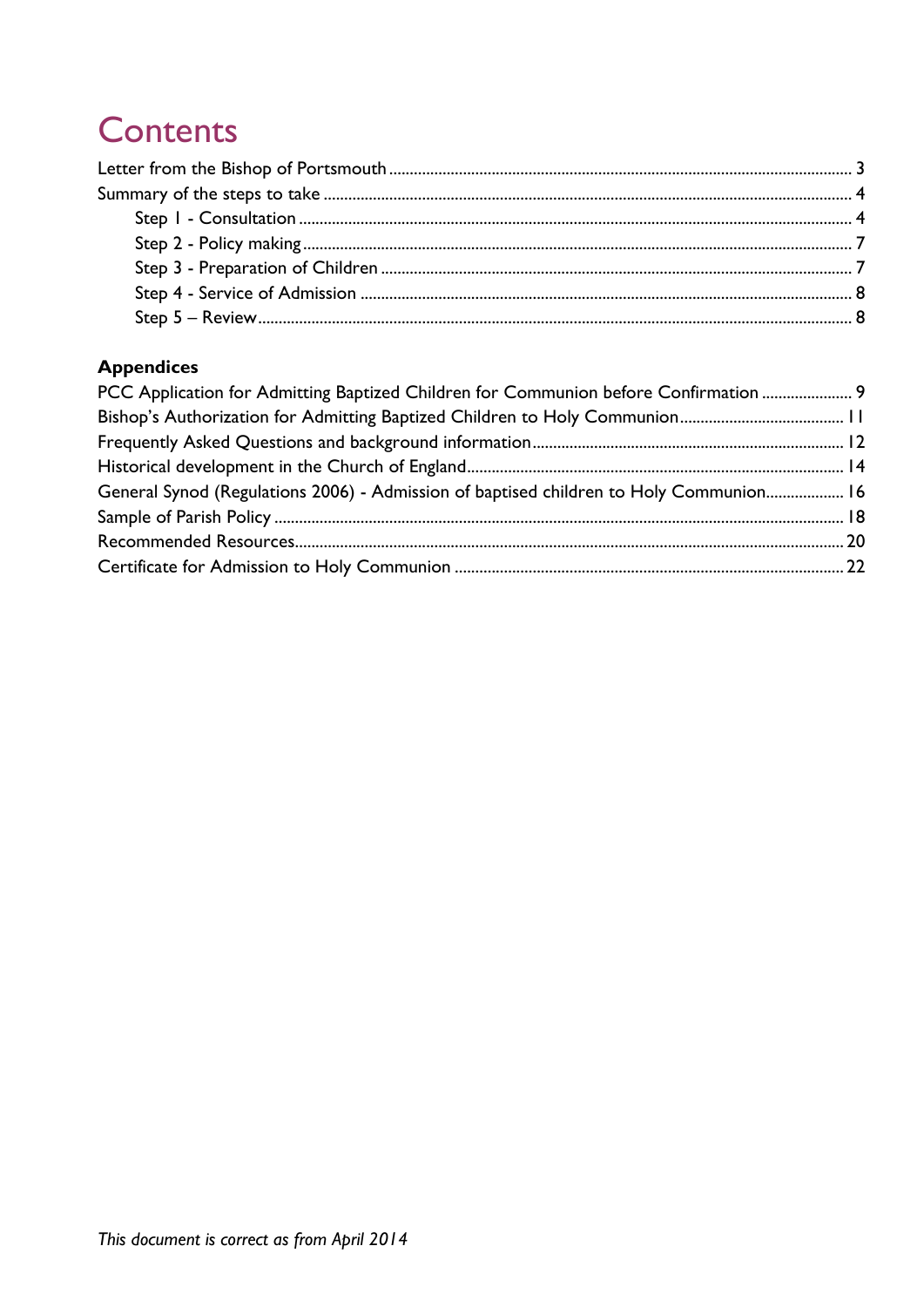## <span id="page-2-0"></span>Letter from the Bishop of Portsmouth

Children are the church, here and now, alongside people of all ages, participating in the life of the community in their own unique way. They are *not* 'the church of tomorrow.'

How best to meet children's spiritual needs, to enable them to grow and develop in the faith and as responsible Christian participants in society, is an ongoing one that involves a vast range of people school teachers, youth workers, Sunday school leaders, Messy Church volunteers, clergy, parents and grandparents to name but a few. This policy document is one small part of that vital task. It offers one important route by which children might be supported and encouraged in their spiritual growth. Children's spirituality is immensely powerful. They may not be able to recite the creed (yet!); they may not be fully au fait with the reasons beyond all our liturgical practices; they may not yet be able to participate fully in the life of a PCC or sit on a committee. Indeed none of us can claim such complete competence.

But my own experience of seeing children kneel before me at the altar rail to receive Holy Communion or to receive a blessing has rarely been anything other than humbling and moving. So I hope and pray that you will explore the question of whether to admit children to communion before confirmation with the prayerfulness and diligence it deserves. The Youth and Children's work Advisers will be entirely happy to help you with that exploration, as indeed will I, as together we discern God's will and minister in our varied parishes in Jesus' name."

**+ Christopher, April 2014**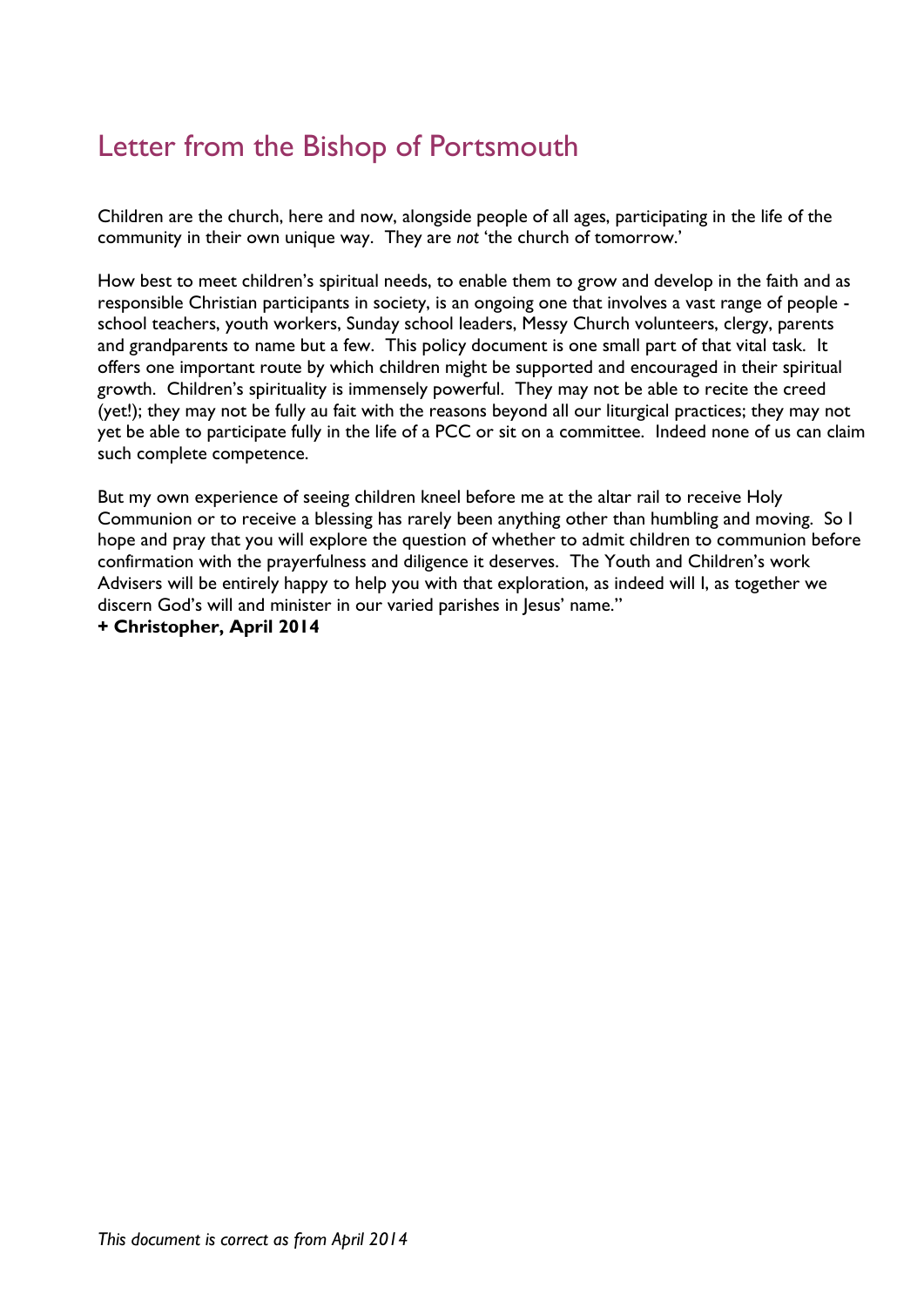## <span id="page-3-0"></span>Summary of the steps to take

#### **Step 1- Consultation**

- Download this Communion *before* Confirmation pack from the Diocesan website
- Have an open discussion with the PCC which will then lead to consultation with the congregation and wider community
- Prepare a programme of preparation and continuing nurture

#### **Step 2 -Policy making**

- Agree a policy with the PCC and record voting
- Submit the policy to Bishop's office
- The Bishop's Office gives approval
- The PCC formally adopts the policy and communicates the arrangements with the congregation

#### **Step 3- Preparation of children**

- Prepare leaders to deliver the course
- Invite children to consider preparing to receive Communion
- Deliver the preparation course, encouraging parents to be involved wherever possible
- Plan for the ongoing nurture and discipleship of children

#### **Step 4- Admission service**

- Arrange a service for children to take their first Communion following preparation
- Present certificates and if possible endorse Baptism certificate
- Keep a Register or Record of Children admitted to Communion

#### **Step 5- Review**

- Review the policy , procedures and preparation with the PCC every three years
- Maintain the expectation that Children admitted to Communion will be prepared for Confirmation as they become adults
- Provide letter of commendation to accompany any who move away to a new parish explaining they have been receiving Holy Communion in your church

## <span id="page-3-1"></span>Step 1 - Consultation

The PCC must discuss the issue fully, looking at all the implications. There must be a two thirds majority in favour. Consultation should take place within the congregation and wider community. The incumbent must ensure that there has been adequate opportunity for teaching and open discussion. This could be done through sermons, group discussions, magazine articles etc

Consideration of the implications for worship should be made, especially the following;

- How much of the liturgy the communicant children will attend
- Their involvement and participation in worship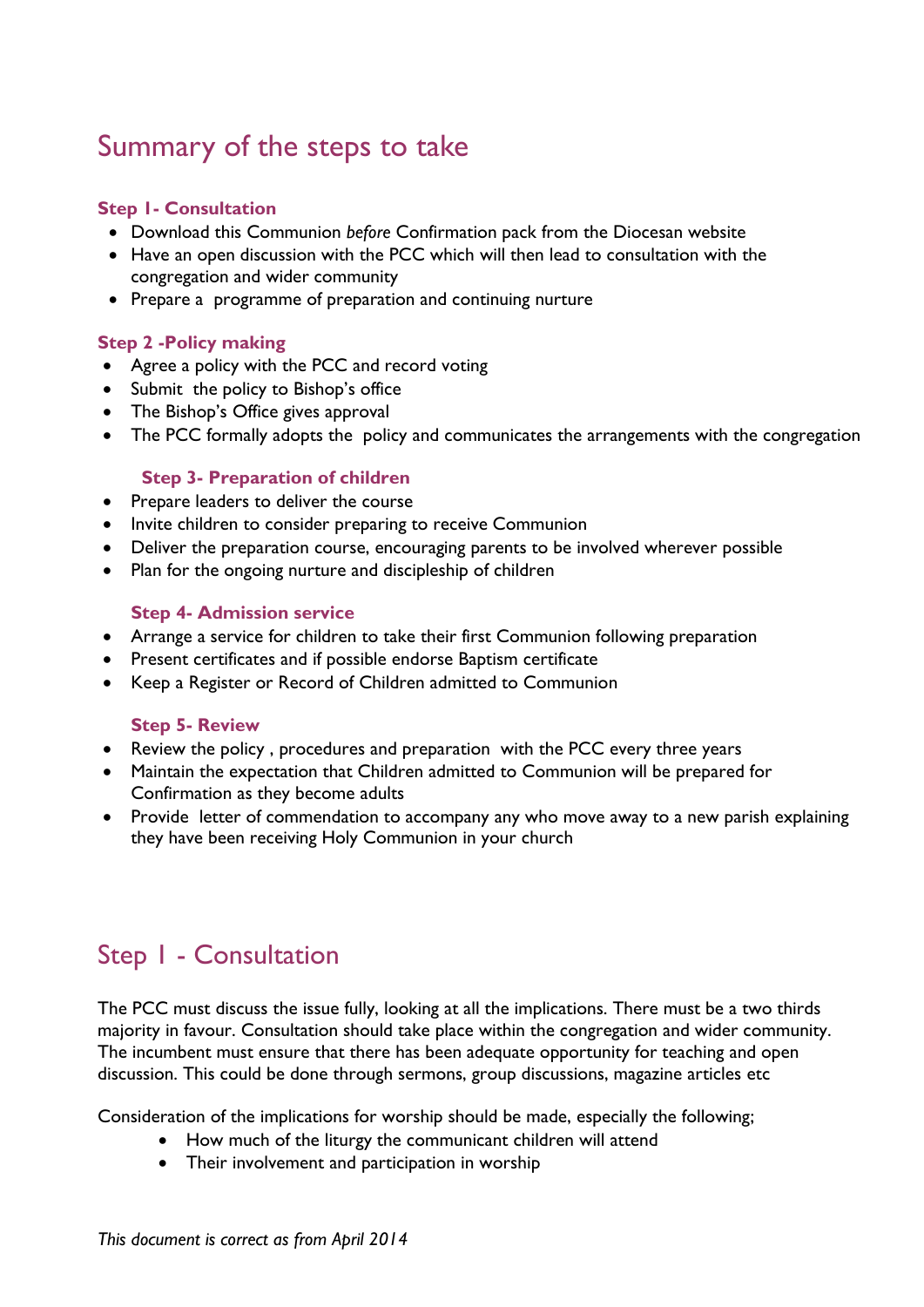- How frequently they will take communion
- How accessible is the liturgy and service for children

The place of Confirmation should be discussed and it is expected that baptized children should in due course offer themselves for Confirmation, so that they may make a mature and reflective confession of faith and commitment to Christian discipleship and the Church

A programme for preparation needs to be adopted, with leaders having appropriate Safe guarding procedures in place

Some Historical, Pastoral and Theological considerations:

#### **HISTORICAL**

- The practice of the earliest Christians with regard to receiving Holy Communion is not clear but certainly whole households were baptised and it is assumed that children would have been included. It seems that Communion immediately followed Baptism, and there is no indication that children were excluded. The Eastern Orthodox Churches have always communicated children immediately after Baptism.
- The subsequent 'divorce' of Communion from Baptism has been the combined result of the theological preoccupations and practical circumstances of following centuries: e.g. the doctrine of original sin lead to the promotion of infant Baptism; church expansion necessitated Baptism by priests rather than bishops, followed by laying on of hands by bishops during periodic tours; the failure of parishioners to present children to the bishop on these occasions contributed to the bishops' demand that 'laying on of hands' precede Communion; the development of 'laying on of hands' into a rite involving the confirmation of baptismal vows produced an emphasis on the need for teaching before Confirmation.
- The moves in recent times from afternoon to morning meetings of Sunday school, and towards Parish Communion as the regular Sunday service have led to a new practical situation in which children find themselves regularly in church at a service in which they cannot fully participate.
- The tradition of the church regarding admission of children to Communion is not represented by a static 'norm' but is characterised by a continued development in practice in the light of changing situations: in the spirit of this tradition, what developments are appropriate to our situation today?

#### **PASTORAL**

 Child psychologists and experts in children's spiritual development alike point to the importance of children taking part in practical activities – learning by doing – and of their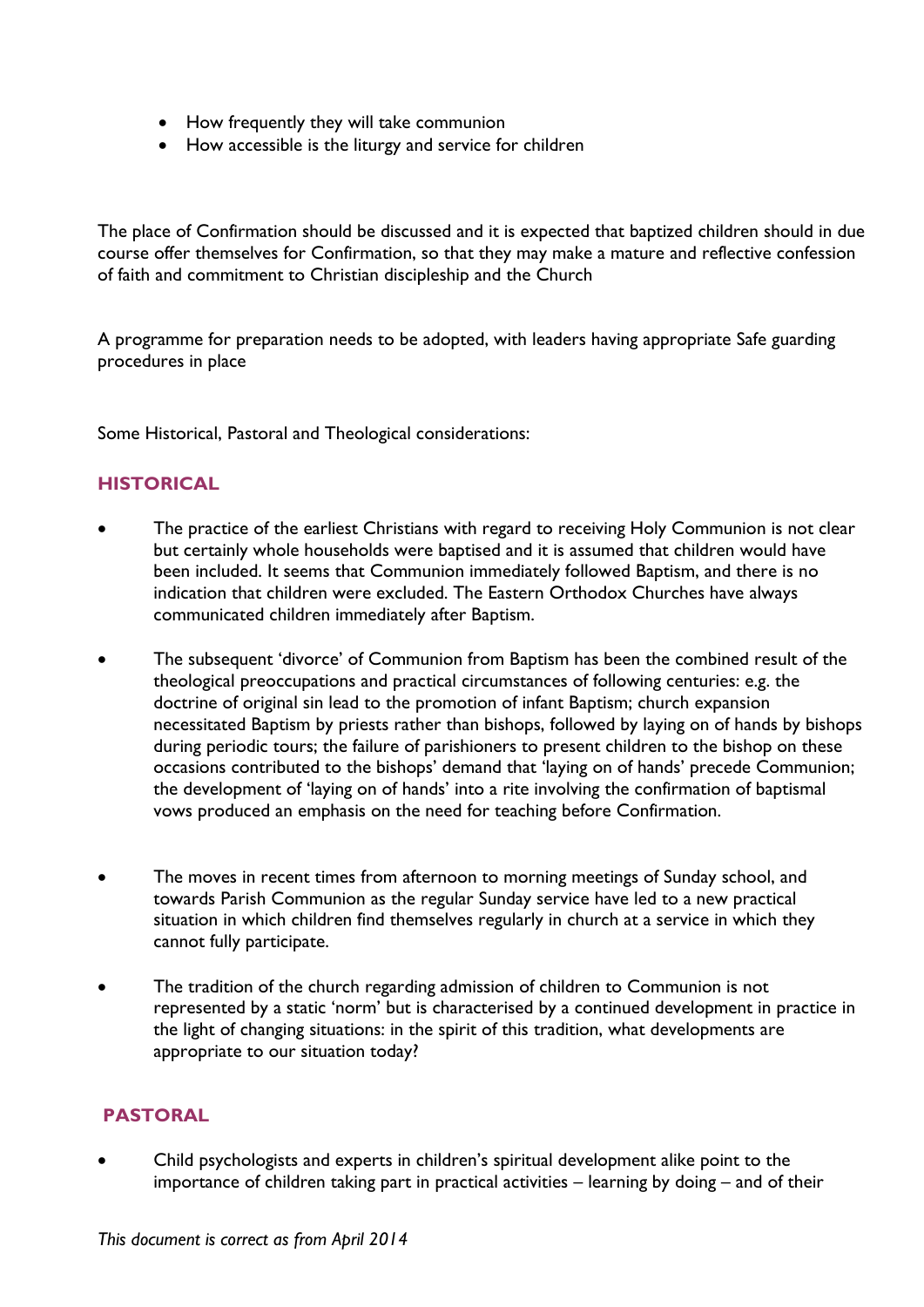natural facility for engaging with symbol and mystery. Full participation in Communion is sometimes claimed to be an erosion of childhood, but instead it could be seen as cherishing and making best use of the very characteristics of childhood.

- One important characteristic of childhood is the need to belong. Partaking in Holy Communion is a powerful indication of belonging – to God, and to one another in the Church. Much is made of what children may or may not understand about the sacrament, but they will certainly understand the rejection implied in being denied food at the Lord's Table.
- If Confirmation is seen as the 'gateway to Communion', there will continue to be pressure for it to occur in the early teens or before. However Confirmation is also held to represent an adult commitment of faith. No other 'adult' decisions or responsibilities are taken on at such an early age – e.g. driving, voting, military service; the major 'life commitment' of marriage is not permitted before 16 - and the 20s are generally thought of as the earliest appropriate age: by confirming at 12 or 13 are we saying that the faith commitment of Confirmation is less important than these other undertakings?
- One of the most marked characteristics of the teens is to question and reject institutions, whilst a characteristic of those in their late 20s is to 'revisit' and engage with them. Thus to expect Confirmation of teenagers runs counter to their developmental needs whilst 'using up' a rite which they might value deeply as a public demonstration of their return to the faith at a later stage in their lives.

#### **THEOLOGICAL**

- Baptism is the undisputed rite of entry into membership of the Body of Christ: "In the one Spirit we were all baptised into one body" (Common Worship p290); and membership of that body is affirmed in the reception of Holy Communion: "we are one body, because we all share in one bread" (Common Worship p179). To deny Holy Communion to any baptised Christian could be seen as denying the full validity of their Baptism.
- If a sacrament is seen as a free, unearned gift of grace expressing God's unconditional love, to what extent can conditions be imposed regarding admission to the sacrament of Holy Communion?
- Jesus uses children as an example of what 'the greatest in the kingdom of heaven' are like. How is this reflected in our practice if we make children the least at the Communion Table by denying their full participation? Some passages of scripture to consider: Matthew 18:1-5; 19:13-14; 21:14-17.
- If Confirmation is made a condition of receiving Holy Communion it could be seen as having a confused significance. It would then compete with Baptism for importance as a rite of entry rather than having a clear and distinct significance of its own as a rite of adult commitment.

A programme for preparation needs to be adopted, with leaders having appropriate safe guarding procedures in place.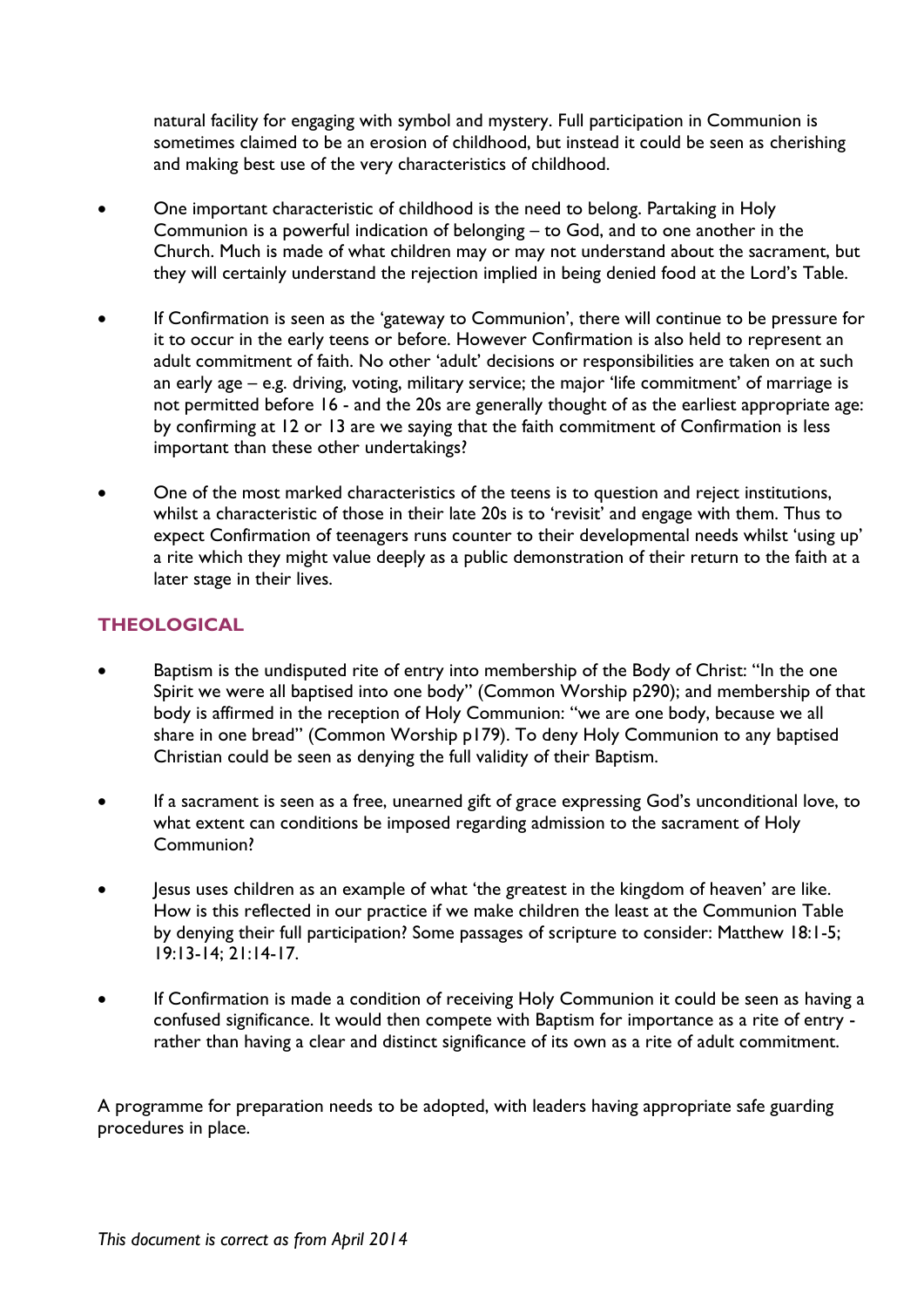## <span id="page-6-0"></span>Step 2 - Policy making

A formal resolution must be carried and recorded in the minutes of the PCC. There needs to be a two thirds majority. Under "normal" circumstances such a policy would only be approved where there was unanimity across the Team/ Benefice.

The PCC needs to ensure that the child is

- **•** Baptised
- Desiring to receive communion
- The parents have given consent and support the Child
- The age of admission will depend on the child's appreciation of the significance of the sacrament. This should be at the discretion of the Parish Priest, with the child usually being of a minimum age of 7 years

 A Parish Policy needs to be written. A sample policy is in the appendices which may be used as a guideline. The General Synod(regulations 2006) – Admission of Children into Holy Communion can also be found in the appendices, which may be of guidance

The Policy is submitted to the Bishop's office for approval, along with the Parish application form.

When approval is granted, the PCC need to inform the congregation of the decision made and also record it in the minutes of the PCC

## <span id="page-6-1"></span>Step 3 - Preparation of Children

For the children the time of preparation isn't about what they can learn and understand theologically about the communion, but rather its place in the Christian story and the story of the church. It is also important for children to gain some sense of their belonging to God through the significance of the sacrament.

Children learn best through ways which are age appropriate, varied and interactive. There should be ways of linking it to their life experiences. Creative prayer should be part of each session.

The content of the course may include the following topics:

- **Belonging** in our homes, church family and God's family
- **Why we belong to God** Baptism, Jesus' love for us
- **How we belong** prayer, sharing , symbols of the church
- **Celebration** sharing meals, special foods and special times, remembering, the Last Supper
- **The Church** the people, who does what, the service
- **My Communion** sharing thoughts about Communion and the way ahead

A list of resources is in the appendices. The Children's and Youth team have copies of them for viewing. The team are happy to offer practical advice to help the Parish through this process.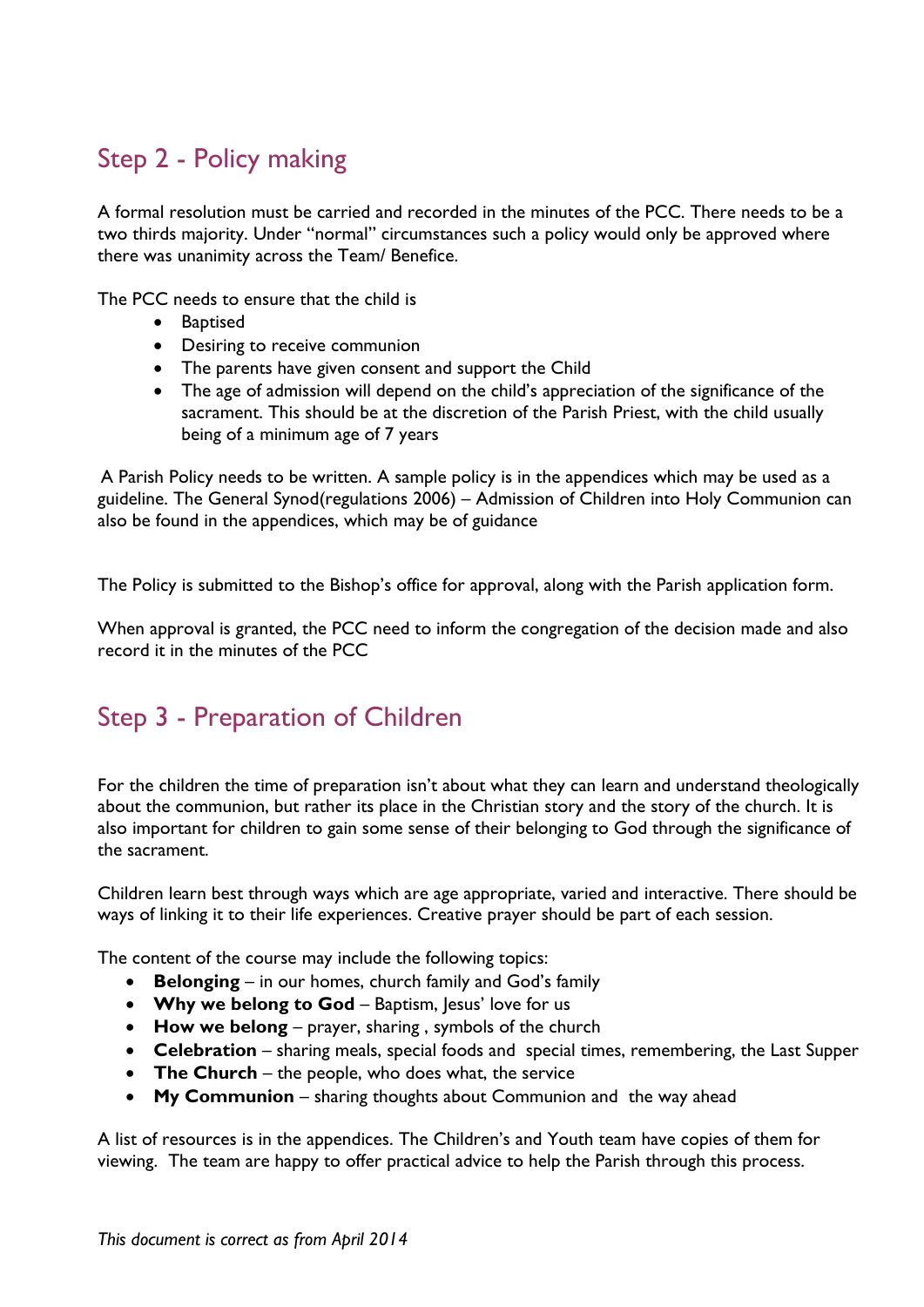Parents should be involved within the process of the preparation of the children. Opportunities for this could be a meeting at the beginning of the process to explain the approach and also with tasks to complete as parent and child at home throughout the course

All leaders of the preparation course must comply with the Safeguarding guidelines of the diocese.

## <span id="page-7-0"></span>Step 4 - Service of Admission

The Service of Admission should be promoted amongst the congregation. This could become an annual event, if appropriate. A Church Patronal Festival may be a good time for such a celebration. While the service needs to be special, it should not differ too much from the normal liturgy to which the candidates are accustomed.

Certificates should be issued to each candidate and their Baptism certificate endorsed.

Some congregations plan a celebration after the service and it can be an ideal opportunity to invite friends and families to attend.

The PCC should record the names of those who have been admitted.

If a child moves away to a new Parish, then a letter of commendation should be written both to the Priest and PCC secretary for their records

## <span id="page-7-1"></span>Step 5 – Review

The parish should review the Policy and materials regularly. As a church develops patterns and styles of worship in response to mission opportunities care should be taken to assess the preparation and ongoing nurture of Children who have been admitted to receive Communion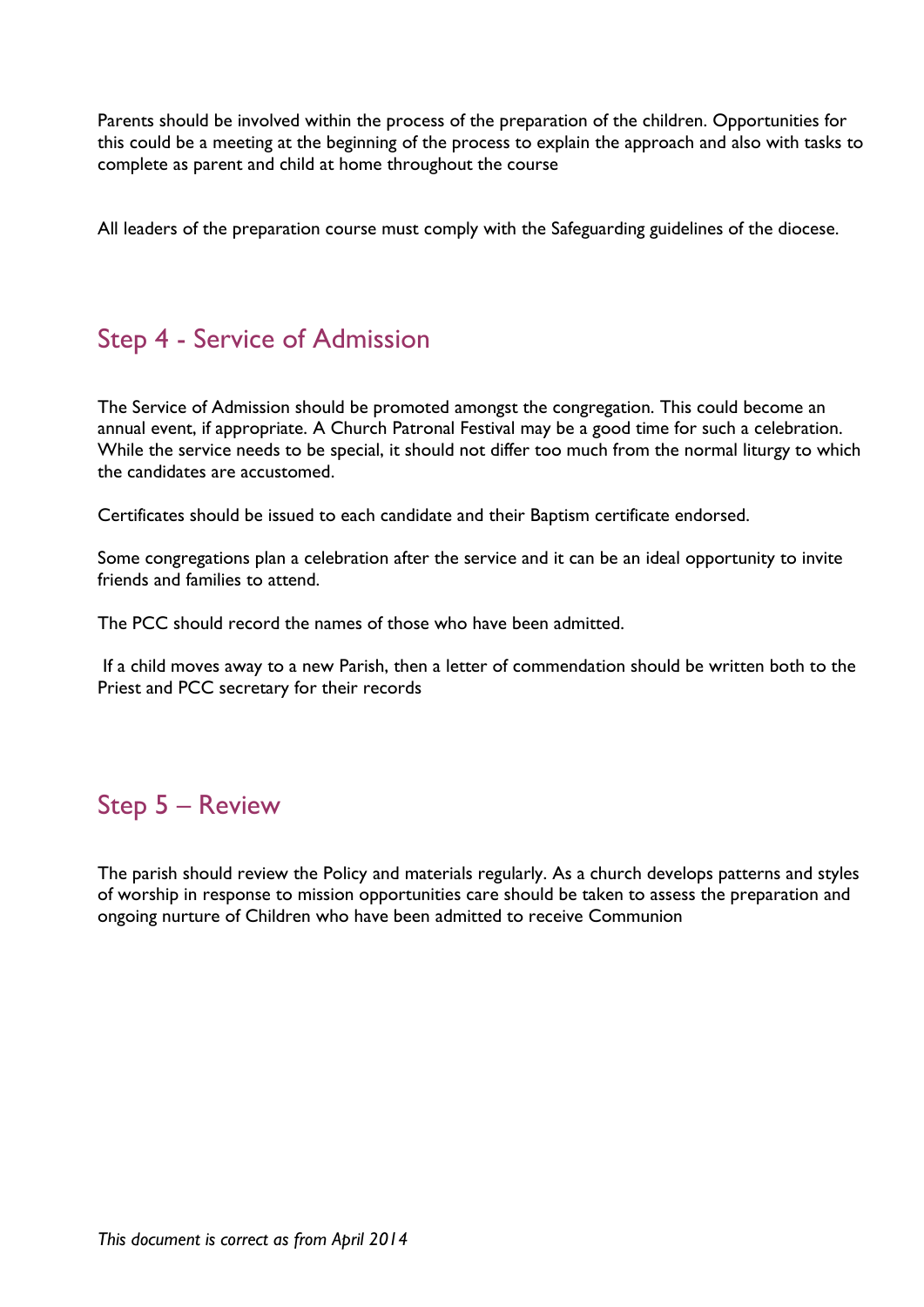



## <span id="page-8-0"></span>PCC Application for Admitting Baptized Children for Communion before Confirmation

| Parish              |                                                                                    |
|---------------------|------------------------------------------------------------------------------------|
| Deanery             |                                                                                    |
| Incumbent           |                                                                                    |
| Date of application |                                                                                    |
| Consultation        | List the ways the parish was involved in the consultation                          |
| Preparation         | What programme of teaching is going to be used and over how many<br>sessions?      |
| Nurture of children | What structure is in place to provide for the ongoing nurture for the<br>children? |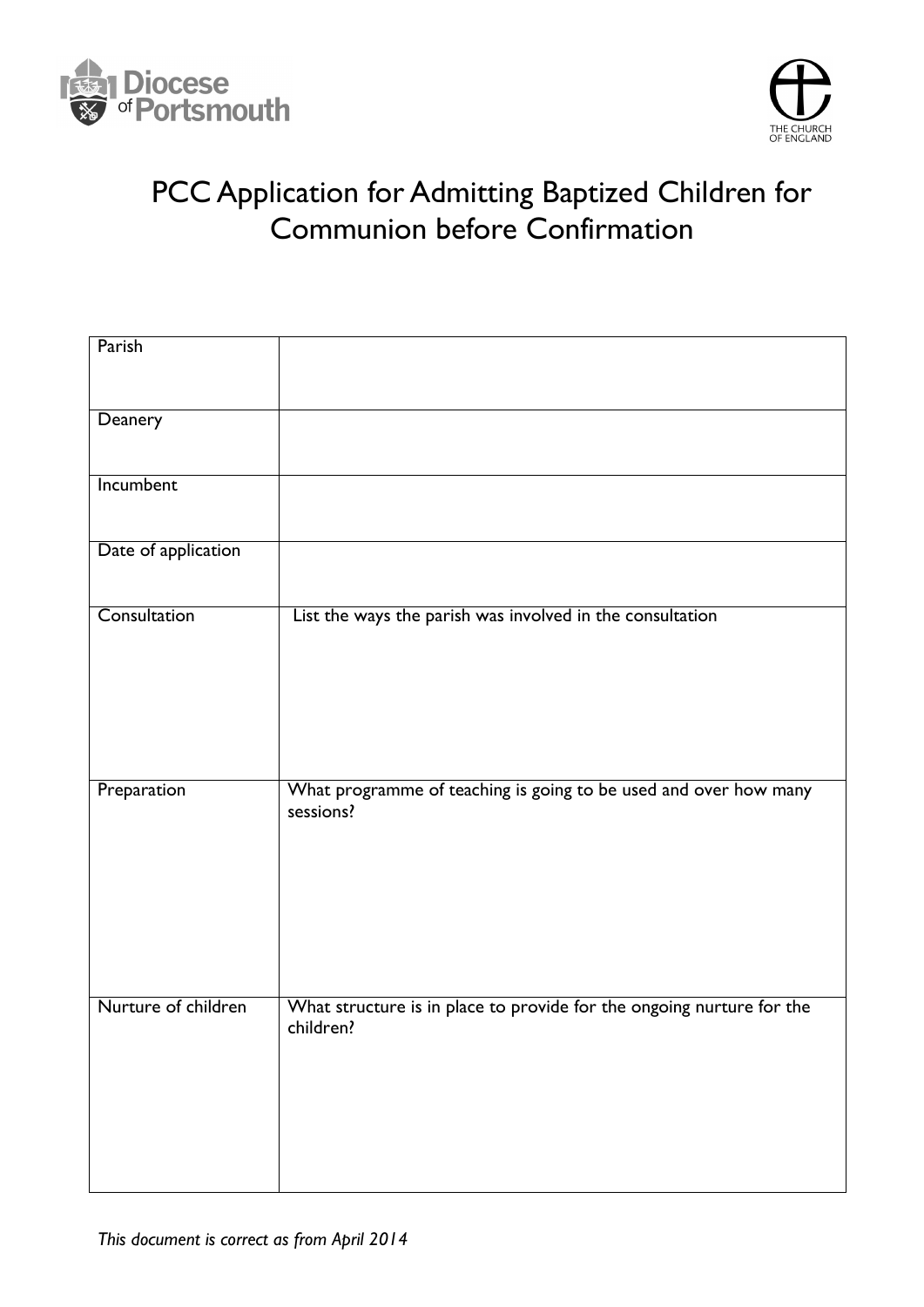| <b>Admission service</b>   | What arrangements are made for marking their admittance into<br>communion? |
|----------------------------|----------------------------------------------------------------------------|
| <b>PCC Decision minute</b> | The following minute of the PCC was approved                               |
|                            | For<br>.                                                                   |
|                            | Against                                                                    |
|                            | Abstentions                                                                |
| Review and records         | Will certificates be provided for the children?                            |
|                            | Where are the names and dates recorded?                                    |
| <b>PCC Policy</b>          | Please attach a copy of the PCC Policy to this application                 |

Signed ( Parish Priest) ………………………………… date …………………….

Please submit this application form to the Bishop's Chaplain Bishopsgrove 26 Osborn Road Fareham Hants PO16 7DQ

Tel: 01329 280247 [bishop@portsmouth.anglican.org](mailto:bishop@portsmouth.anglican.org)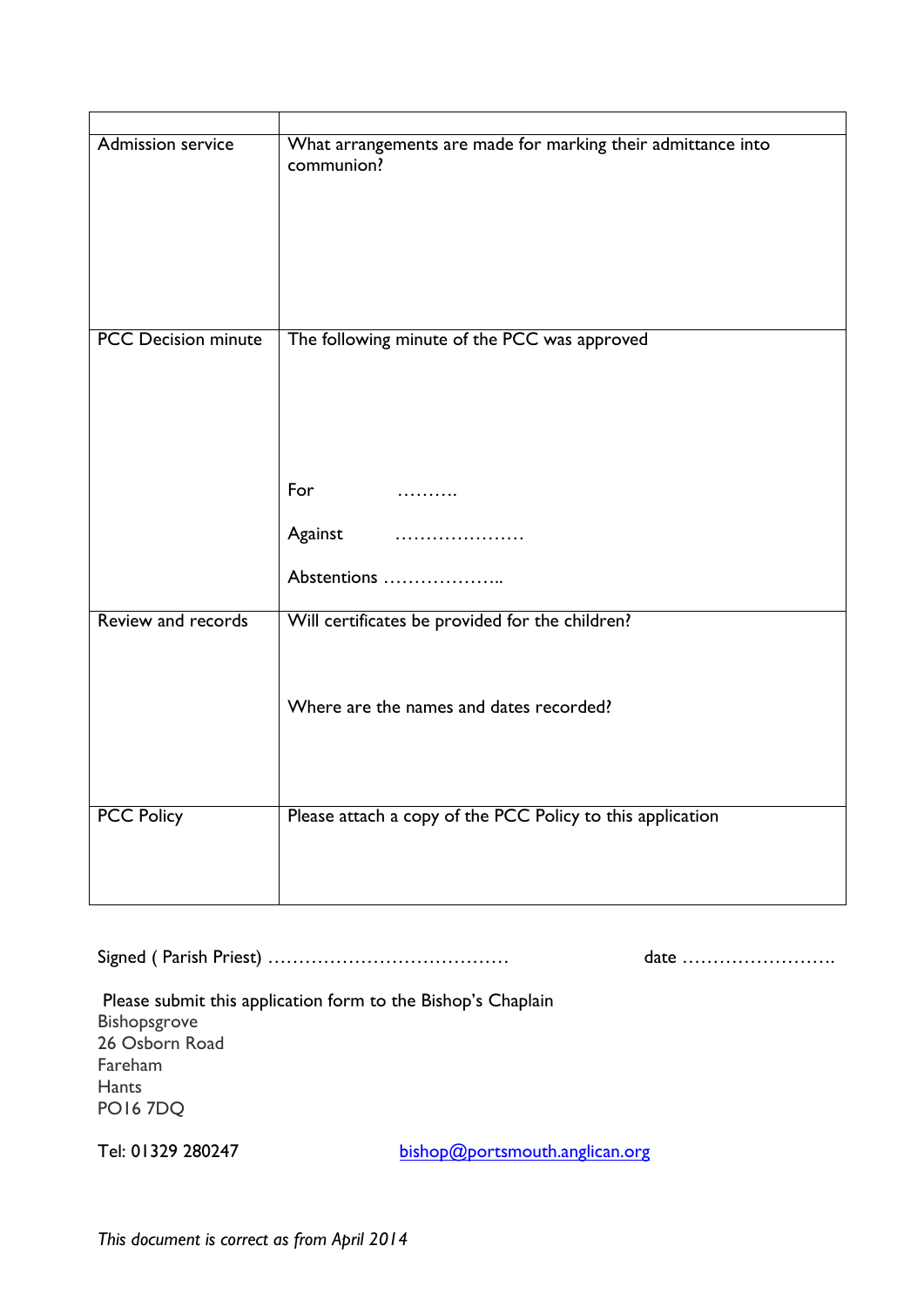



## <span id="page-10-0"></span>BISHOP'S AUTHORIZATION FOR ADMITTING BAPTIZED CHILDREN TO HOLY COMMUNION

I confirm that the parish of

………………………………………………………………………………

may admit baptised children to Holy Communion before confirmation.

Signed ( Bishop) …………………………………..

Date ………………….

*This document is correct as from April 2014*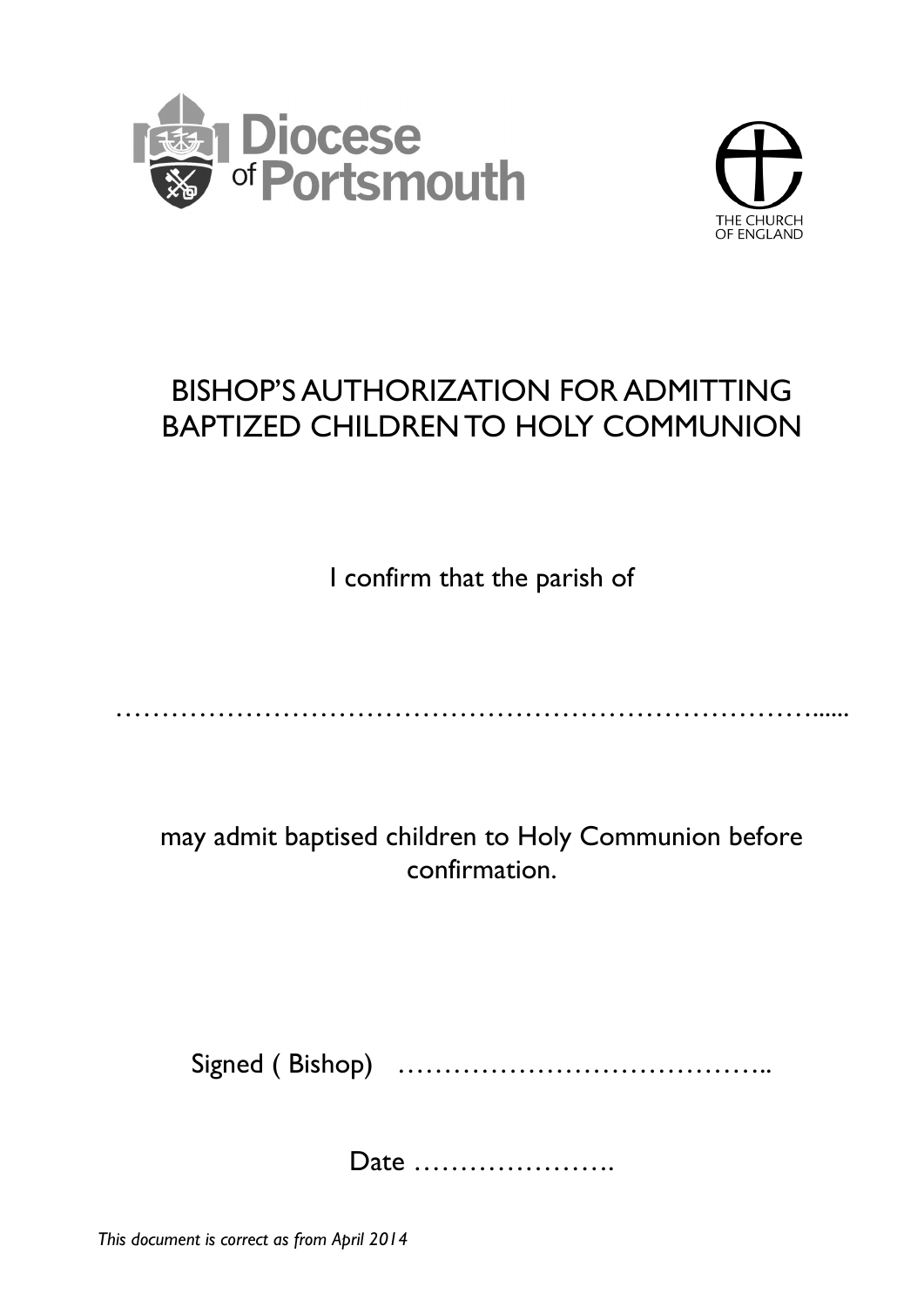## <span id="page-11-0"></span>Frequently Asked Questions and background information

#### *Will the children understand what they are doing when they take Communion?*

Children are certainly able to understand the origin and specialness of sharing the bread and wine. A deeper understanding of the mystery of the sacrament is a lifetime's work for *all* of us, and one that will never be complete however old we are. The important point to consider is whether we ought to view taking Communion as a 'prize' which we win by reaching an arbitrary "level" of understanding or whether we should see it as a free, gracious and unconditional gift from God.

#### *Will they take it seriously?*

Children respond to the mood and atmosphere around them. The vast majority of children will take their lead from the way the adult members of the congregation behave as they receive the bread and wine. Receiving Communion is a very powerful moment, and the power is certainly not lost on children – in fact they have openness to the Holy which many adults find it hard to recapture.

#### *How will the vicar know who can receive?*

A record must be kept of all the children who have been admitted to Communion before Confirmation, and the parish clergy will have been involved in preparing the children for admission. There should not, therefore, be a difficulty in knowing which children should receive. Children should be encouraged to give a clear signal, such as raising their hands, to show that they receive Communion.

#### *What happens if a family moves to a parish which doesn't admit?*

When the admission of children to Communion before Confirmation began to be introduced, a major concern was that there would be problems if a child who had been admitted moved to a parish that didn't admit. In practice, this has not proved to be a difficulty: the incumbent of the parish in which the child has been admitted simply provides a letter to their new incumbent requesting that they continue to receive Communion. The principle, supported by the House of Bishops, is that no one who has been admitted to receiving the sacrament should ever subsequently be denied it.

#### *What about Confirmation?*

Confirmation has traditionally been given two meanings: as a 'gateway' to receiving Communion; and as an act of adult commitment to the faith. For those confirmed at 11, 12 or 13, the second of these meanings has rarely worked. After all, there are no other 'adult' responsibilities, such as voting, driving, getting married, which can be taken up at such an early age. But if it is no longer linked to receiving Communion, Confirmation can take place much later, at a time which is far more appropriate for an adult act of commitment.

#### *What about children who are not baptised?*

No one who is not baptised can be admitted to receive Holy Communion. If an unbaptised child wishes to be prepared for admission then they must be baptised before they are admitted. Their Baptism could form part of the preparation programme. However, it is important to consult fully with the family beforehand to make sure that they are willing for the Baptism to take place.

#### *What if children do not want to be admitted to Communion before they are confirmed?*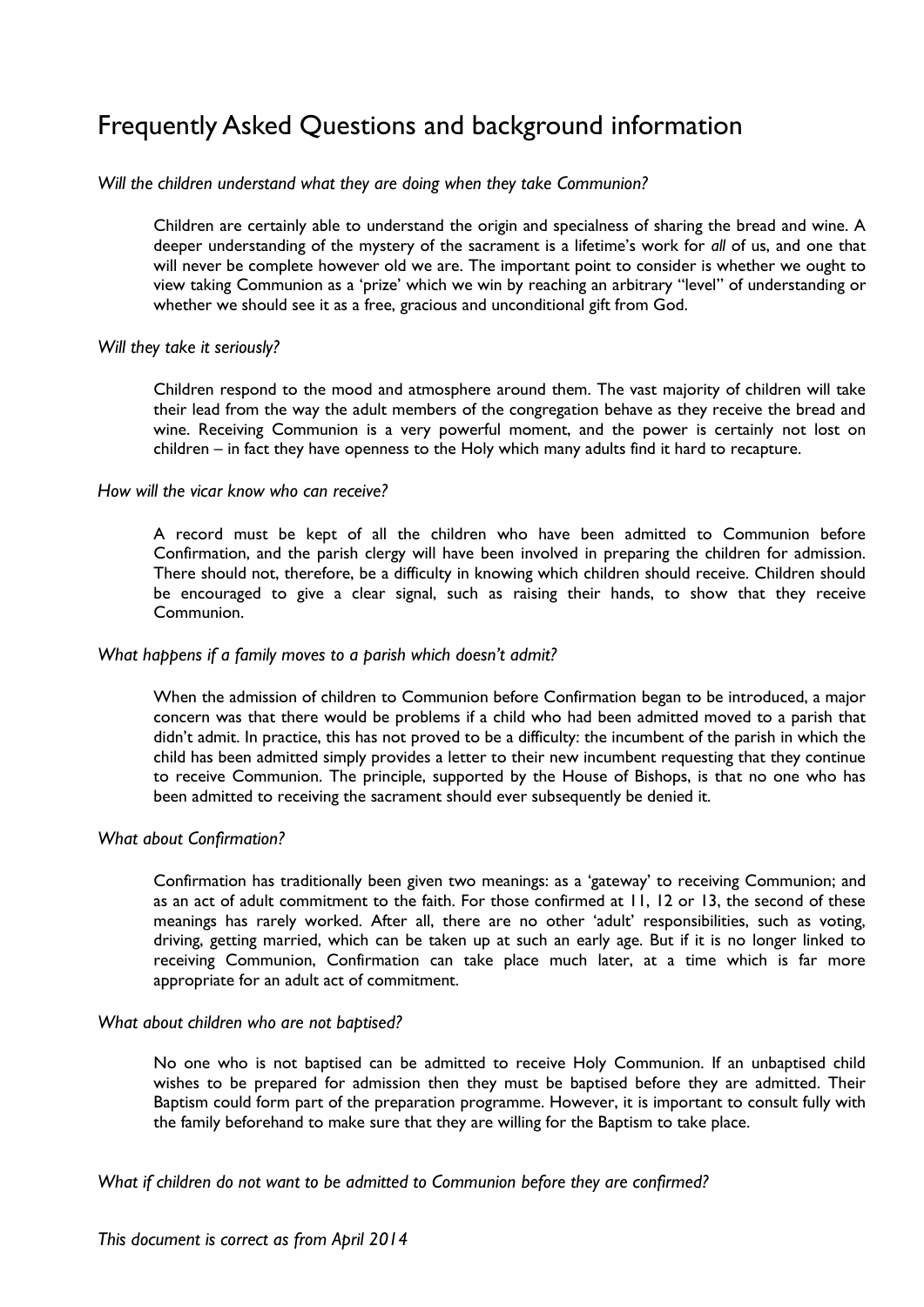Consent is vital at all levels in admitting children to Communion. No one must feel that they are being forced into the practice. The parish as a whole must be supportive, and so must any family whose children are going to be involved. But most important, the individual children must make a free choice to be admitted. It may well be that some children in a particular church ask to be prepared for admission, and some do not.

#### *What happens if everyone doesn't agree to the change?*

It is rare to have complete agreement on any development in the Church – or any other large organisation for that matter. It is not necessary to have 100% agreement in the parish for admission to go ahead; however, there should be substantial support. Admission should not be a practice that disappears from the life of a parish if the vicar or a few enthusiastic families move elsewhere. For this reason the Bishop will want to see the voting figures when a PCC agrees to go forward with admission, and will want to see a reasonable majority in favour before granting permission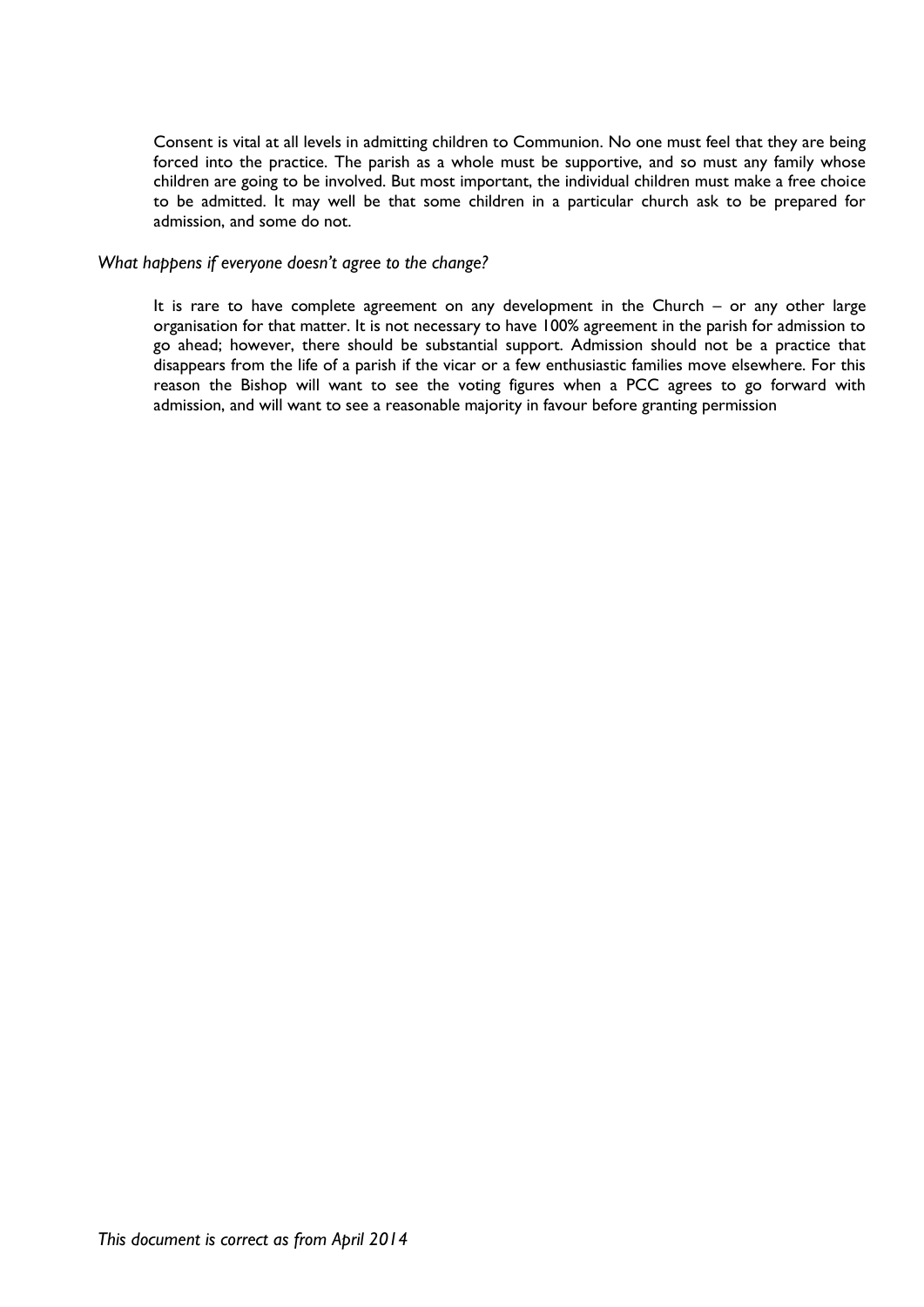## <span id="page-13-0"></span>Historical development in the Church of England

Issues surrounding the admission of children to Communion before Confirmation are not new! Here is a quick flick through the past….

#### The Early Church

There is no explicit mention of any special approach to baptism in the New Testament. Children were included with the family and household and initiated into the faith with the adults. Nor is there any mention of any baptised members being excluded from the celebration of the Eucharist. The image we have of the early church enjoying Holy Communion together is that the sharing of bread and wine was part of a family meal open to all members of the church and their families of all ages.

For children, as for anyone else, membership of the church was by baptism and depended on participation in the Eucharist.

#### The Medieval Period

During this period, baptism, confirmation and communion came to be seen as separate events for a variety of reasons.

**Augustine's doctrine** of "original sin" encouraged the early baptism of infants to secure their future in heaven. Up until this period the bishop was the minister of baptism and the rite included the laying on of hands. As dioceses grew in size, visits from the bishop became infrequent, so local ministers performed the baptism with water and the signing of the cross. The laying on of hands at confirmation came later with the bishop's visit. Admission to communion was still through baptism.

**In the eleventh century** controversy arose about Eucharistic presence. A by-product of this was that the Church withheld the bread from children. Later it decided to withhold the cup from all lay people, so children had no way of receiving communion at all.

**1281 Archbishop Peckham** at the Council of Lambeth issued a regulation that those not confirmed (without good reason) should be barred from communion.

#### The Reformation

**Cranmer's Prayer Book** of 1549 stated that "there shall none be admitted to the Holy Communion until such time as he can say the catechism and be confirmed". This emphasised instruction and understanding the faith with personal salvation and commitment. Catechism classes before confirmation were not offered to small children. Thus Anglicans inherited the belief that children could not be admitted to communion until they had been instructed and confirmed.

#### The Twentieth Century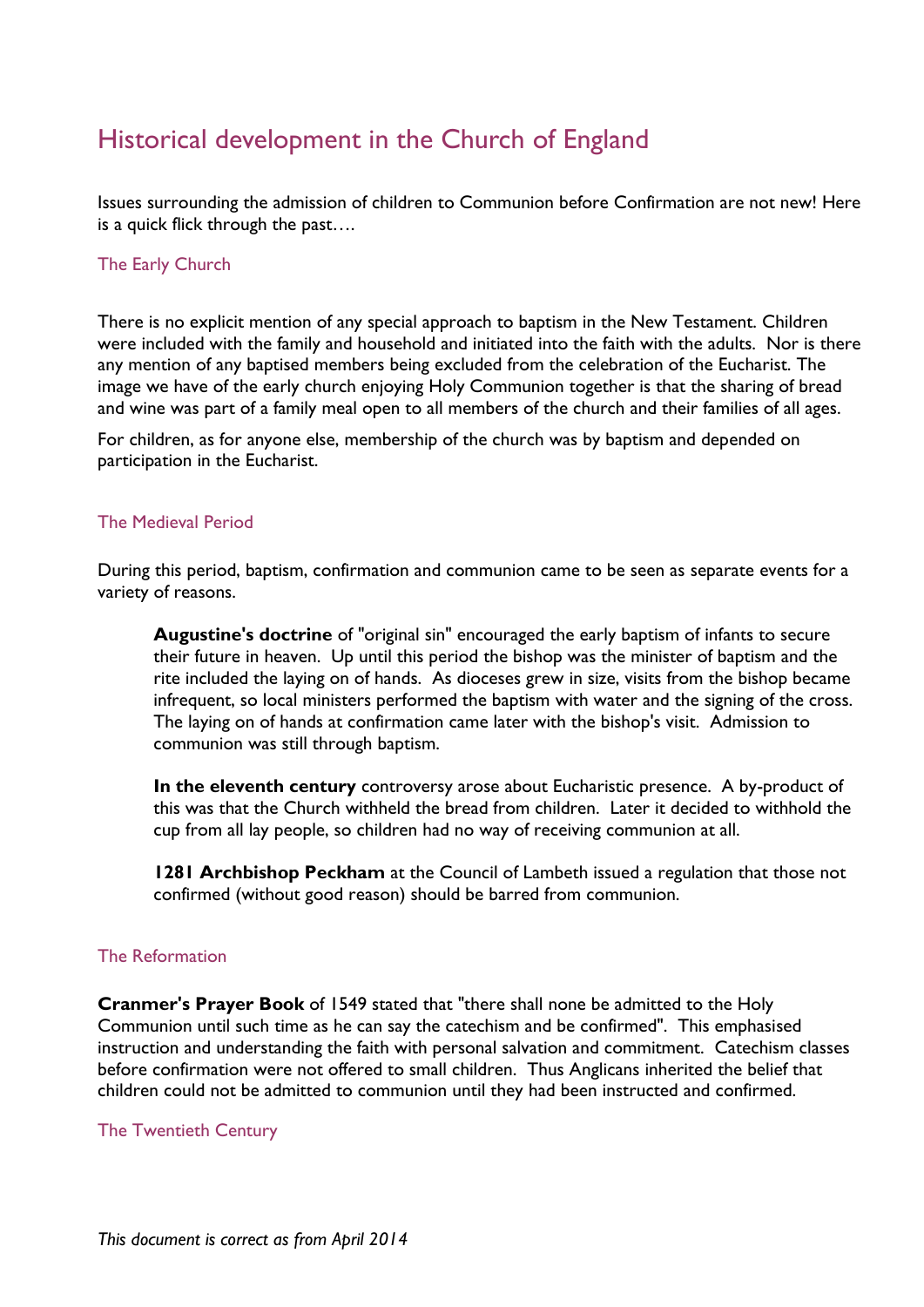**1969 Ely Commission** was asked to reconsider questions of initiation. Its report "Christian Initiation: Birth and Growth in the Christian Society"" (CIO 1971) concluded that baptism is complete sacramental initiation and that adults and children should be admitted to Holy Communion on that basis. This report was referred to dioceses.

**1976 General Synod** decided not to proceed to a change in the admission of Children to communion with a 60:40 majority.

**1983 a working party** was commissioned, resulting in the Knaresborough Report "Children and Communion" (CIO 1983). It recommended the drawing up and approval of regulations for the admission of baptised people to Holy Communion. This was not endorsed by General Synod.

**1993 Culham College Institute** report "Communion before Confirmation" in three 'experimental' dioceses of Manchester, Peterborough and Southwark found a substantial majority of the parishes were "convinced of the positive value of admitting children before confirmation".

**1995 On the Way report** encouraged parishes to review their patterns of initiation. One of the options was admission of children to communion at an earlier age, whilst reserving confirmation as a rite of adult commitment.

**1996 House of Bishops Guidelines** welcomed by Synod. Since 1997 parishes in the Diocese of Southwell have been encouraged to look at the issue, and to date (05/06) 56 churches admit children to Communion before Confirmation.

**2005 House of Bishops** debate a proposed change to Canon Law in order to normalise the current process of 'Admission of Baptised Children to Communion before Confirmation'.

**February 2006. New Regulations**, very similar to the previous Guidelines were approved by General Synod which came into effect on 15 June 2006. These form Canon B15A (see p 8-10)

**July 2011. New Eucharistic Liturgies,** *particularly suitable where many children are present , were* approved by General Synod having been submitted by the Liturgical Commission, after 2 years of work and review by the House of Bishops.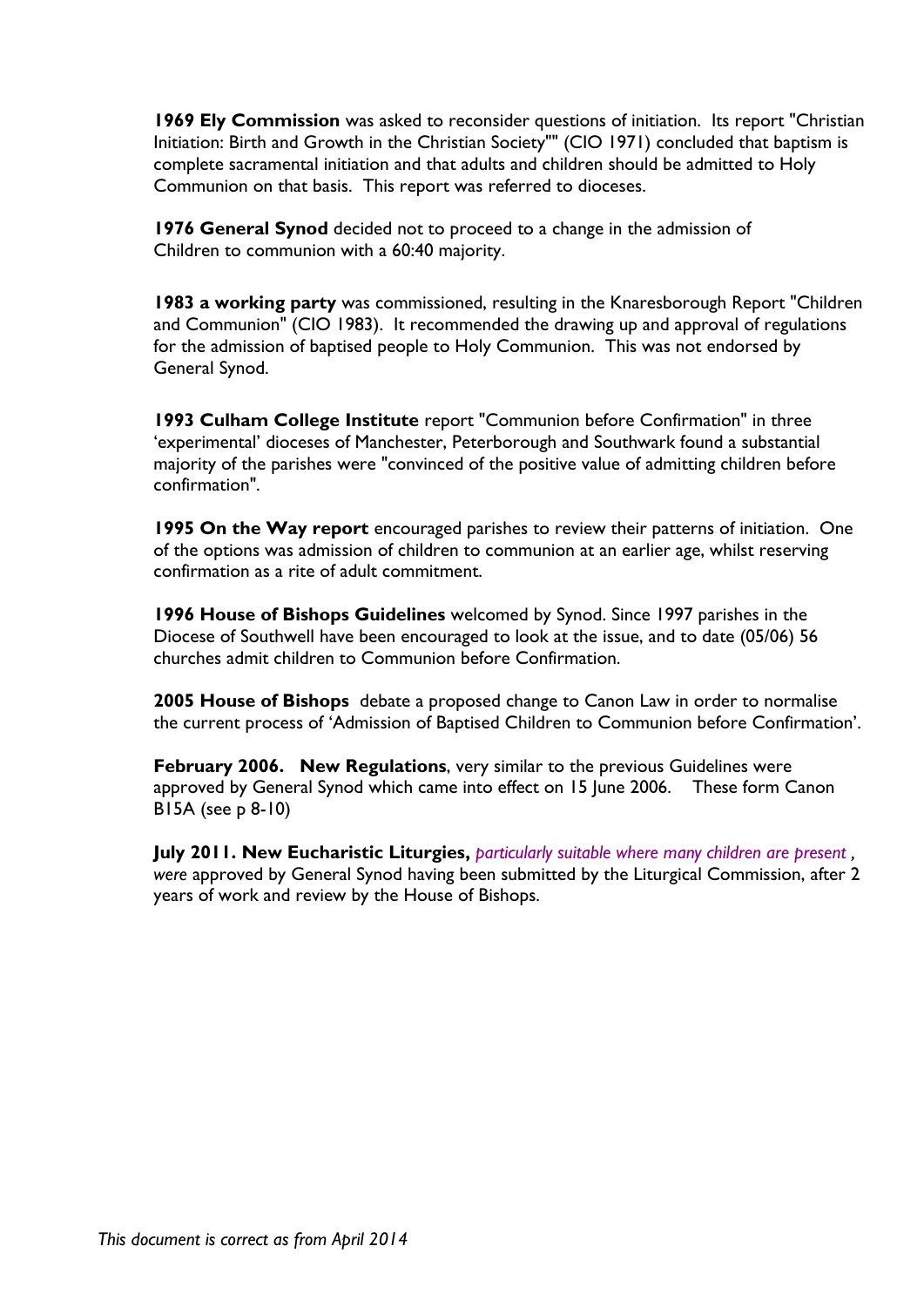## <span id="page-15-0"></span>General Synod (Regulations 2006) - Admission of baptised children to Holy Communion

The General Synod hereby makes the following Regulations under paragraph 1(c) of Canon B15A

- 1. These Regulations may be cited as the Admission of Baptised children to Holy Communion Regulations 2006 and shall come into force on such day as the Archbishops of Canterbury and York may jointly appoint.
- 2. Children who have been baptised but who have not yet been confirmed and who are not yet ready and desirous to be confirmed as required by paragraph 1(a) of Canon B15A may be admitted to Holy Communion provided that the conditions set out in these Regulations are satisfied.
- 3. Every diocesan bishop may at any time make a direction to the effect that applications from parishes under these Regulations may be made in his diocese. The bishop's discretion in this respect shall be absolute, and he may at any time revoke such a direction (without prejudice to the validity of any permission already granted there under).
- 4. Where a direction under paragraph 3 is in force in a diocese, an incumbent may apply to the bishop for permission that children falling within the definition in paragraph 2 may be admitted to Holy Communion in one or more of the parishes in the incumbent's charge. Such application must be made in writing and must be accompanied by a copy of a resolution in support of the application passed by the parochial church council of each parish in respect of which the application is made.
- 5. Before granting any permission under paragraph 4, the bishop must first satisfy himself
	- a) that the parish concerned has made adequate provision for preparation and continuing nurture in the Christian life and will encourage any child admitted to Holy Communion under these Regulations to be confirmed at the appropriate time and
	- b) where the parish concerned is within the area of a local ecumenical project established under Canon B 44, that the other participating Churches have been consulted.
- 6. The bishop's decision in relation to any application under paragraph 4 shall be final, but a refusal shall not prevent a further application being made on behalf of the parish concerned, provided that at least one year has elapsed since the most recent previous application was refused.
- 7. Any permission granted under paragraph 4 shall remain in force unless and until revoked by the bishop. The bishop must revoke such permission upon receipt of an application for the purpose made by the incumbent. Such application must be made in writing and accompanied by a copy of a resolution in support of the application passed by the parochial church council of each parish in respect of which the application is made. Otherwise, the bishop may only revoke a permission granted under paragraph 4 if he considers that the conditions specified in paragraph 5 are no longer being satisfactorily discharged. Before revoking any permission on these grounds, the bishop shall first notify the incumbent of his concerns in writing shall afford the incumbent a reasonable time to respond and, where appropriate, to take remedial action.
- 8. Where a permission granted under paragraph 4 is in force, the incumbent shall not admit any child to Holy Communion unless he or she is satisfied that
	- a) the child has been baptised and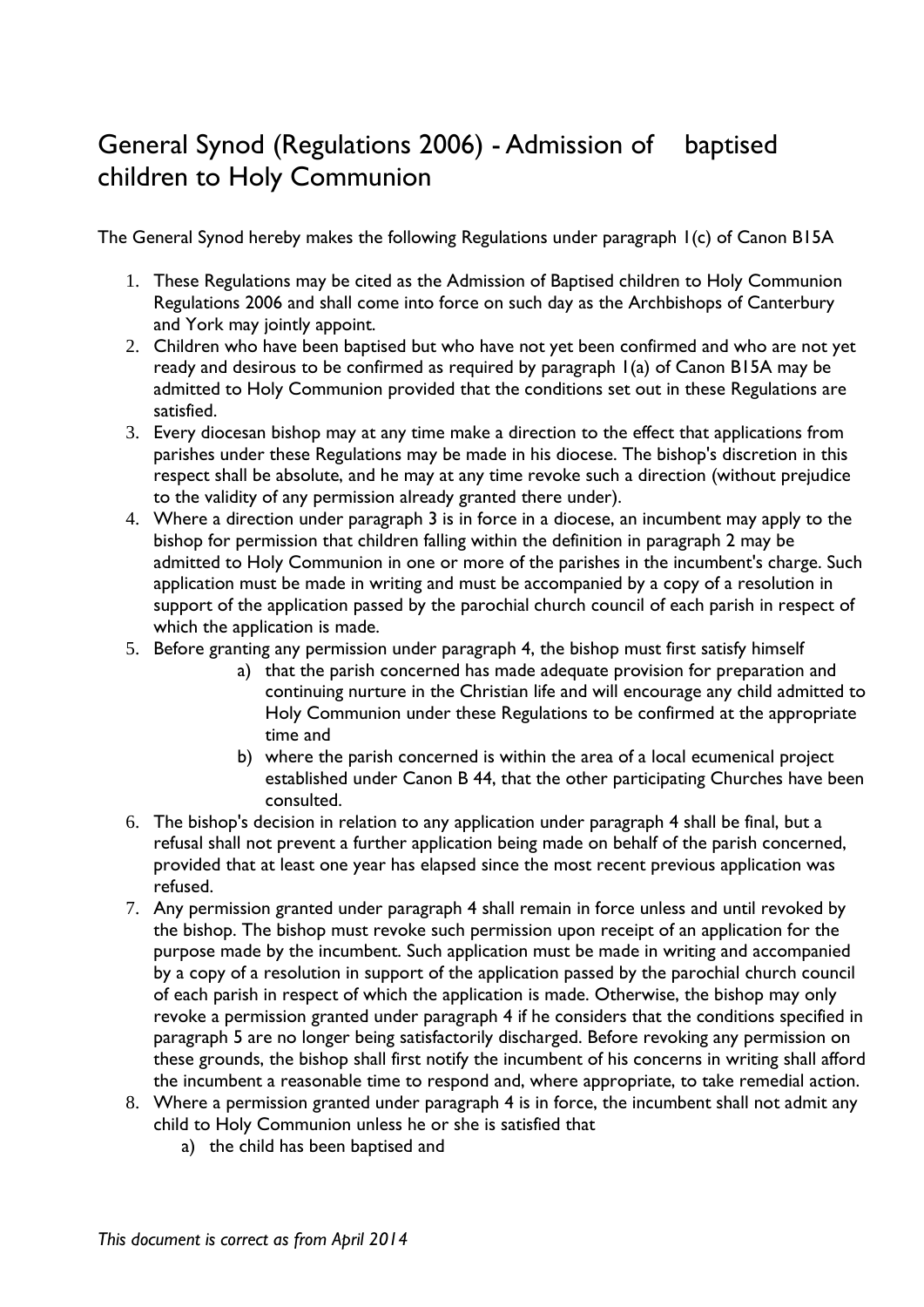- b) a person having parental responsibility for the child is content that the child should be so admitted. Otherwise, subject to any direction of the bishop, it is within the incumbent's absolute discretion to any direction of the bishop, it is within the incumbent's absolute discretion to decide whether, and if so when, any child should first be admitted to Holy Communion.
- 9. The incumbent shall maintain a register of all the children admitted to Holy Communion under these Regulations, and where practicable will record on the child's baptismal certificate the date and place of the child's first admission. If the baptismal certificate is not available, the incumbent shall present the child with a separate certificate recording the same details.
- 10. A child who presents evidence in the form stipulated in paragraph 9 that he or she has been admitted to Holy Communion under these Regulations shall be so admitted at any service of Holy Communion conducted according to the rites of the Church of England in any place, regardless of whether or not any permission under paragraph 4 is in force in that place until revoked.
- 11. These Regulations shall apply to a cathedral as if it were a parish, with the modifications that:
	- a) any application under paragraphs 3 or 7 must be made by the dean of the cathedral concerned, accompanied by a copy of a resolution in support of the application passed by the chapter of the cathedral concerned.
	- b) the obligations imposed on the incumbent under paragraphs 8 and 9 shall be imposed on the dean of the cathedral concerned.
- 12. A diocesan bishop may delegate any of his functions under these Regulations (except his functions under paragraph 3) to a person appointed by him for the purpose, being a suffragan or a assistant bishop or archdeacon of the diocese.
- 13. In these Regulations:
	- a) 'incumbent', in relation to a parish, includes:
		- i. in a case where the benefice concerned is vacant (and paragraph (ii) below does not apply), the rural dean;
		- ii. in a case where a suspension period (within the meaning of the Pastoral Measure 1983) applies to the benefice concerned, the priest- in-charge; and
		- iii. in a case where a special cure of souls in respect of the parish has been assigned to a vicar in a team ministry by a Scheme under the Pastoral Measure 1983 or by license from the from the bishop, that the vicar.
	- b) references to paragraph numbers are to the relevant paragraph or paragraphs in these Regulations.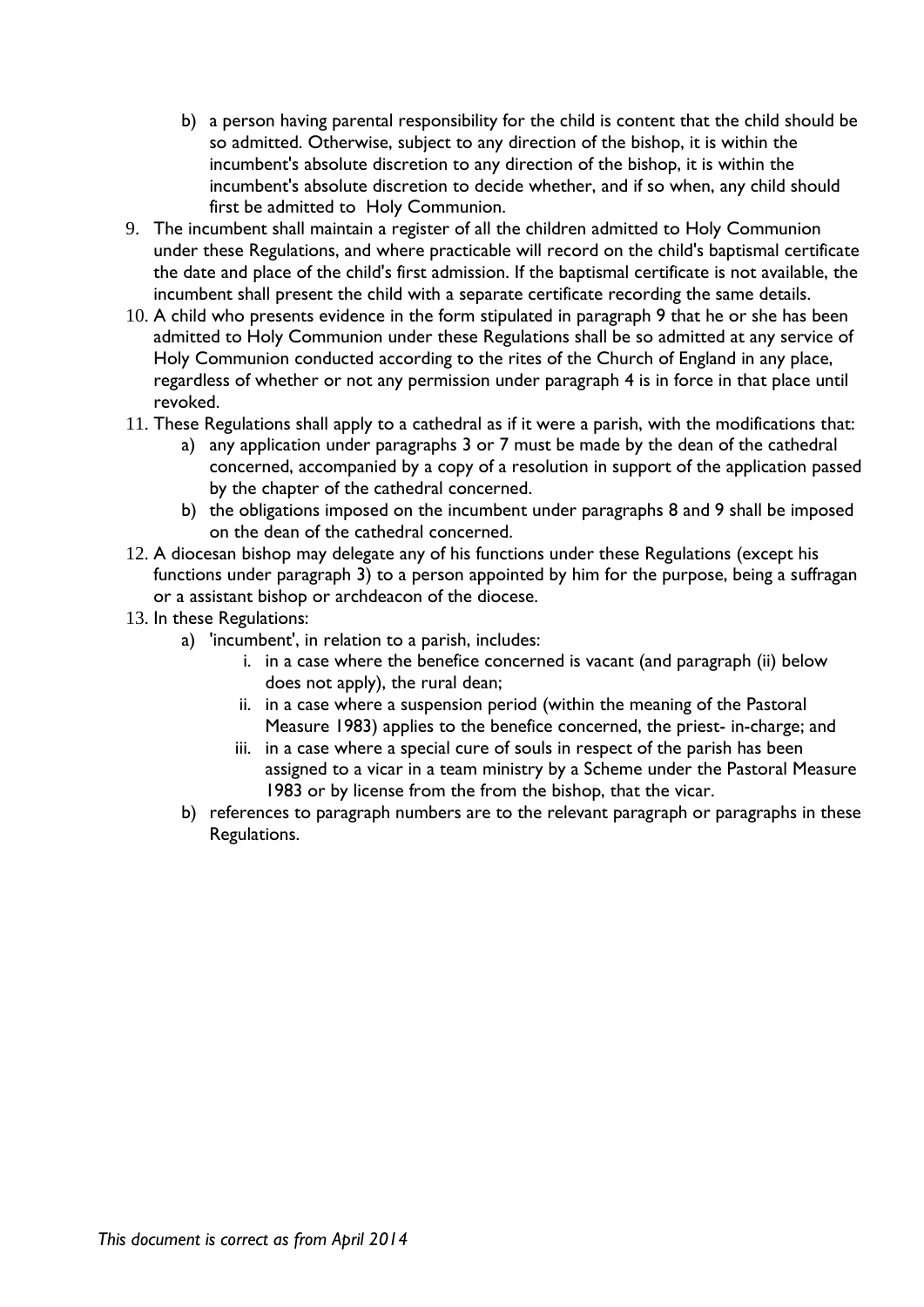## <span id="page-17-0"></span>Sample of Parish Policy

## **Policy for Baptised Children to be Admitted to Holy Communion**

## **For the parish of …………………………..**

#### THE CHILD

The incumbent must be satisfied that the child has been baptised.

The incumbent must be satisfied that a person having parental responsibility for the child is content that the child be admitted to Communion before Confirmation. A sponsor(s) for the child will be appointed if no adult with parental responsibility attends church. The requirements of the Parish Child Protection Policy will apply in the selection of sponsors.

It must be clear that the child him/herself wishes to receive.

The age for admission will depend on the child's appreciation of the significance of the sacrament. The Bishop has directed that the age for admission should be at the discretion of the parish priest, but advises that in the case of particularly young children, guidance should be sought from the Diocesan Children's Work Officer.

#### THE PREPARATION

Clear information about the preparation process and the implications of children's admission to Communion will be made available to the child and family before the preparation is entered into.

The PCC will approve a preparation programme and appoint leaders to run this with the support of the Incumbent

The Parish Child Protection Policy procedure will be followed in selecting those who work with children.

Attempts will be made to involve parents/carers in the preparation, and families will be supported as well as children during this period.

The preparation will usually be separate from any other groups or work with children.

#### ADMISSION TO COMMUNION

The admission to Communion will be marked by a special celebration within a service. Where possible the family will be involved.

Children admitted to Communion will be given certificates recording the date and place of their first admission, and if possible have their Baptism Certificates endorsed with the same information.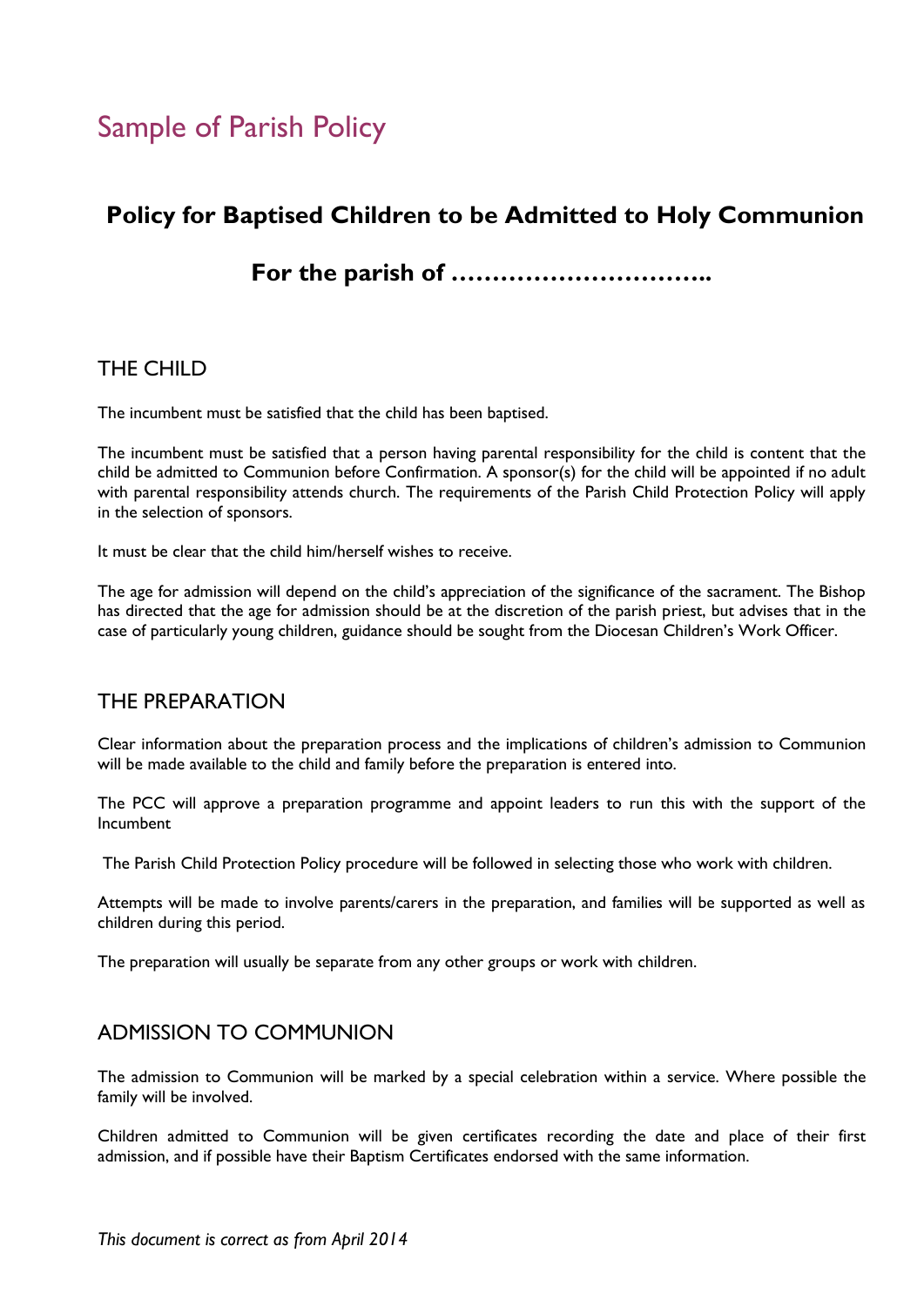The PCC will keep a record of those who have been admitted

During Communion services, child communicants will be expected to be present for at least the Eucharistic prayer before they receive.

Though the national policy is that children used to receiving Holy Communion should never be denied it families and children will be made aware that they might experience difficulties if they move to another area where children are not admitted to Communion before Confirmation. The incumbent will provide a letter of commendation to the incumbent of a parish to which a family is moving, or is going on holiday asking for the child to be admitted to Communion in accordance with General Synod Regulations (2006).

#### CONTINUING NURTURE

Continuing nurture and support will be provided for children and families after admission to Communion

If possible, parents/carers will be involved in the ongoing nurture*.*

It will be made clear to children and their families that there is an expectation that the child be prepared for Confirmation in due course.

#### THE POLICY

There will be a regular review of the policy and the materials used

This policy was approved by the PCC at its meeting on ……………………………………………………………………

The voting figures were …………………………………………………………………………….

Approval from the Bishop was granted on …………………………………………………………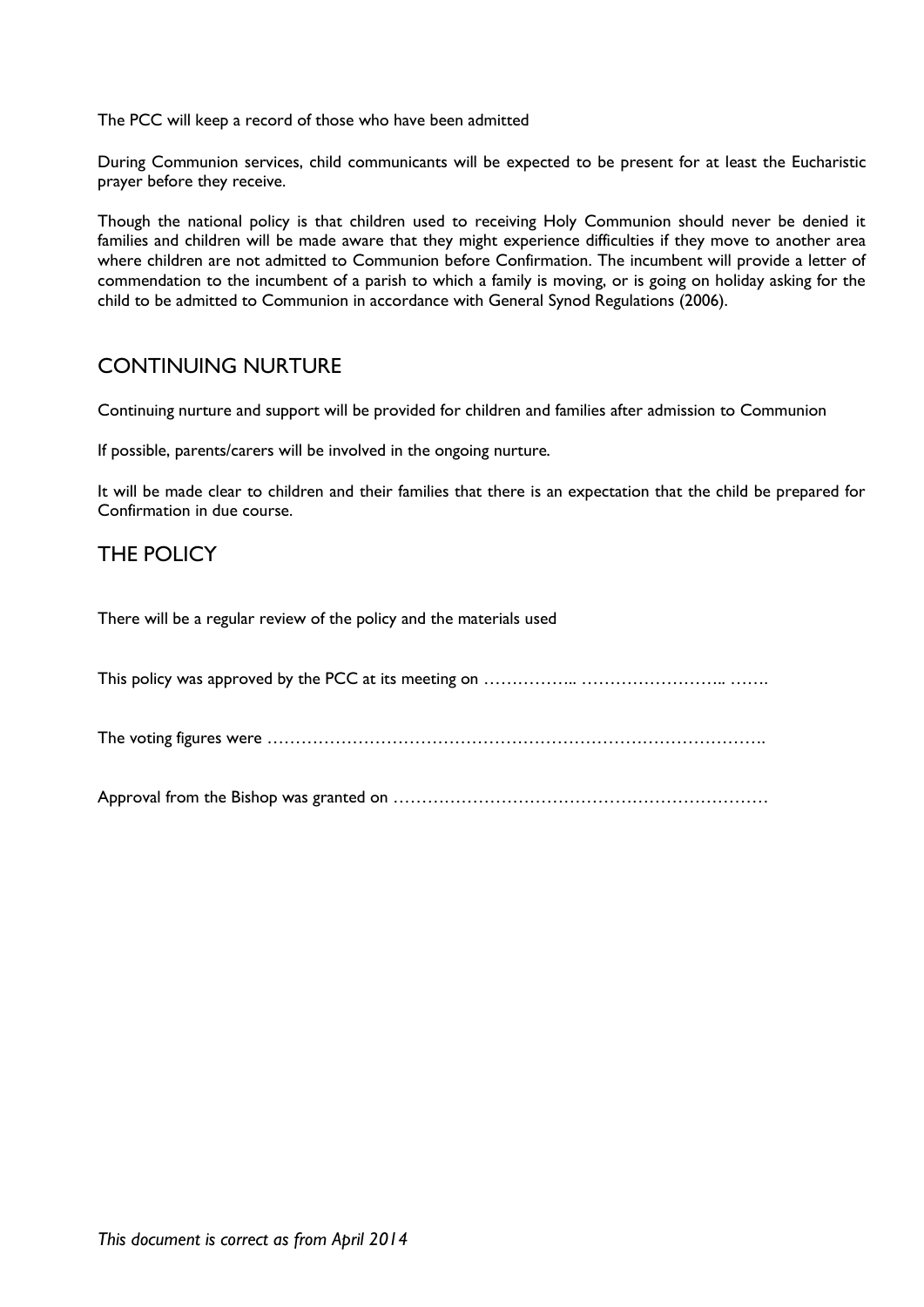## <span id="page-19-0"></span>Recommended Resources

## Background reading

- Let the Children Come to Communion Lake; pub. SPCK, ISBN: 9780281057955 - Very good history & background to children & communion, rooted in the practicalities and experience from a range of people
- **Come unto me: Rethinking the sacraments for children** Caldwell; pub. The Pilgrim Press ISBN: 978-0829811193 - Good exploration of both baptism and communion with practical sessions to help parents support their child's spiritual growth.
- **Children at Communion** Lloyd; pub. Grove Books ISSN: 0144 1728 Brief introduction to ways a service of Holy Communion might be planned so that children can more fully participate.
- **Children's Spirituality** Nye; pub. Church House Publishing ISBN: 9780715140277 Essential reading for understanding how children's spirituality and faith grow and are nurtured.
- **Mission-shaped Children** Church House Publishing ISBN: 9780715140819- moving towards a child-centred church
- **Through the Eyes of a Child** Church House Publishing ISBN: 9780715140888- new insights from children doing theology

### Resources to use with children

- **Children & Holy Communion** Murrie & Pearce; pub. Kevin Mayhew ISBN: 9781844171514 - A very good basic introduction with a simple, 6 part preparation session
- **Welcome to the Lord's Table** Withers; pub.BRF ISBN: 9781841015040 - A Communion preparation course for  $6 - 11s$ . A children's activity book is also available.





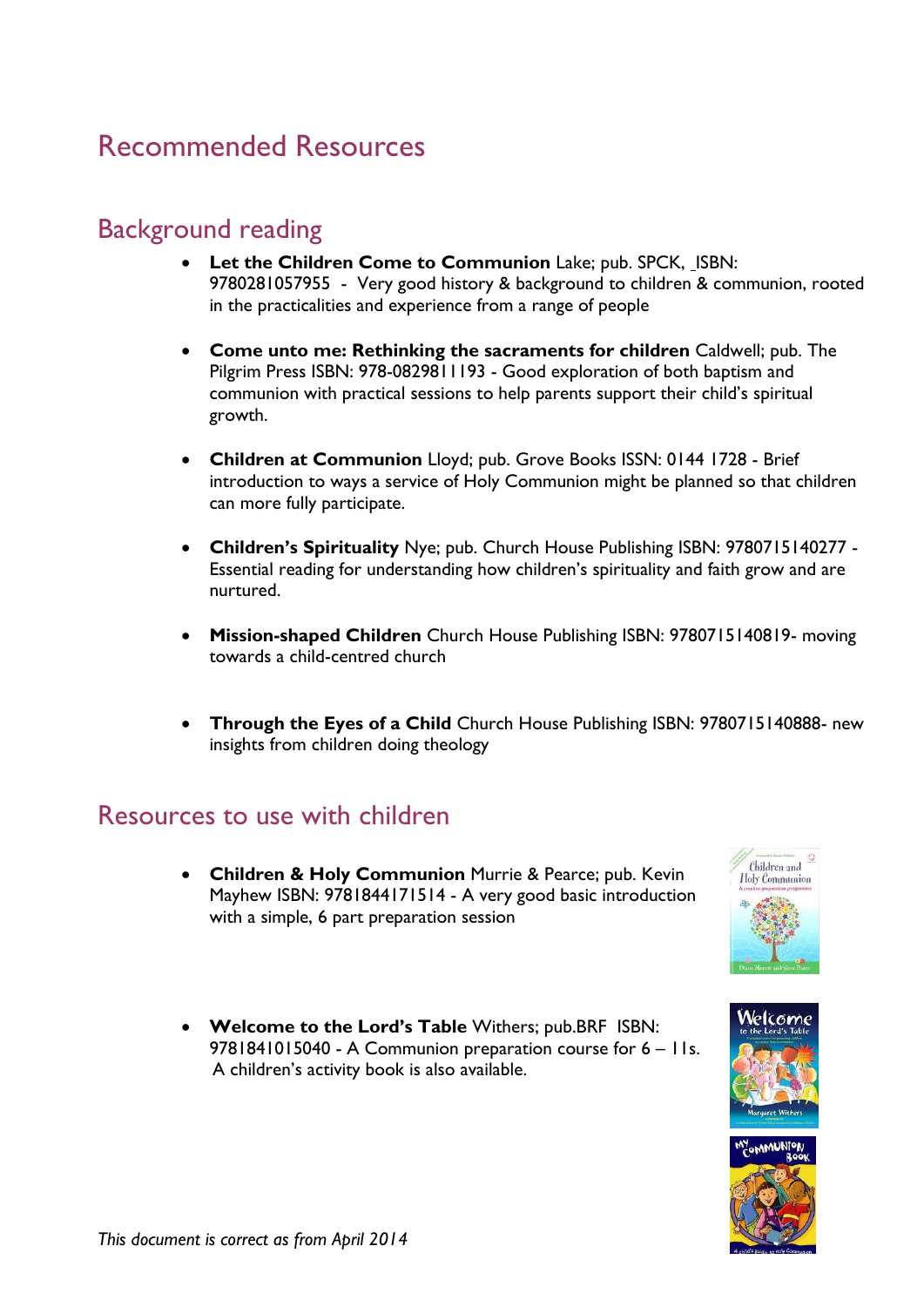- **My Communion Book** by Kathleen Crawford & Diane Murrie Church House Publishing ISBN: 9780715149461
- **Meet Christ with Joy** Brown; pub. Kevin Mayhew ISBN: 9780862091729 - Roman Catholic Communion preparation course for children. Parents/Catechist's book also available
- **Creative Communion** Withers & Sledge; pub. BRF ISBN: 9781841015330 - Workshops and preparation to help the whole church think through aspects of Communion
- **Pray, Sing, Worship** ISBN: 9780281065905 An illustrated book to help children follow the Communion Service

## Liturgical Resources

- **Come and Join the Celebration** by John Muir & Betty Pedley - Church House Publishing ISBN: 9780715149478
- **The Feast is Ready to Begin** Nicholls; pub. Kevin Mayhew ISBN: 9781848671768 - EXCELLENT book on All-Age Eucharist based on Common Worship. 14 outlines following the church year, with very good 'how to' material in the introduction. L
- **Spiritual Garments** McCann; pub. Decani Books Written to help Roman Catholic primary teachers know and understand liturgy. Very good, practical book on leading worship with children and helping children become leaders of worship
- **All-Age Everything** Harding; pub. Kevin Mayhew ISBN: 9781848671775 - A book full of liturgical worship resources (greetings, confessions, creeds, intercessions, blessings, visuals etc) which are interactive and designed for all age worship.



Creative<br>
Communion